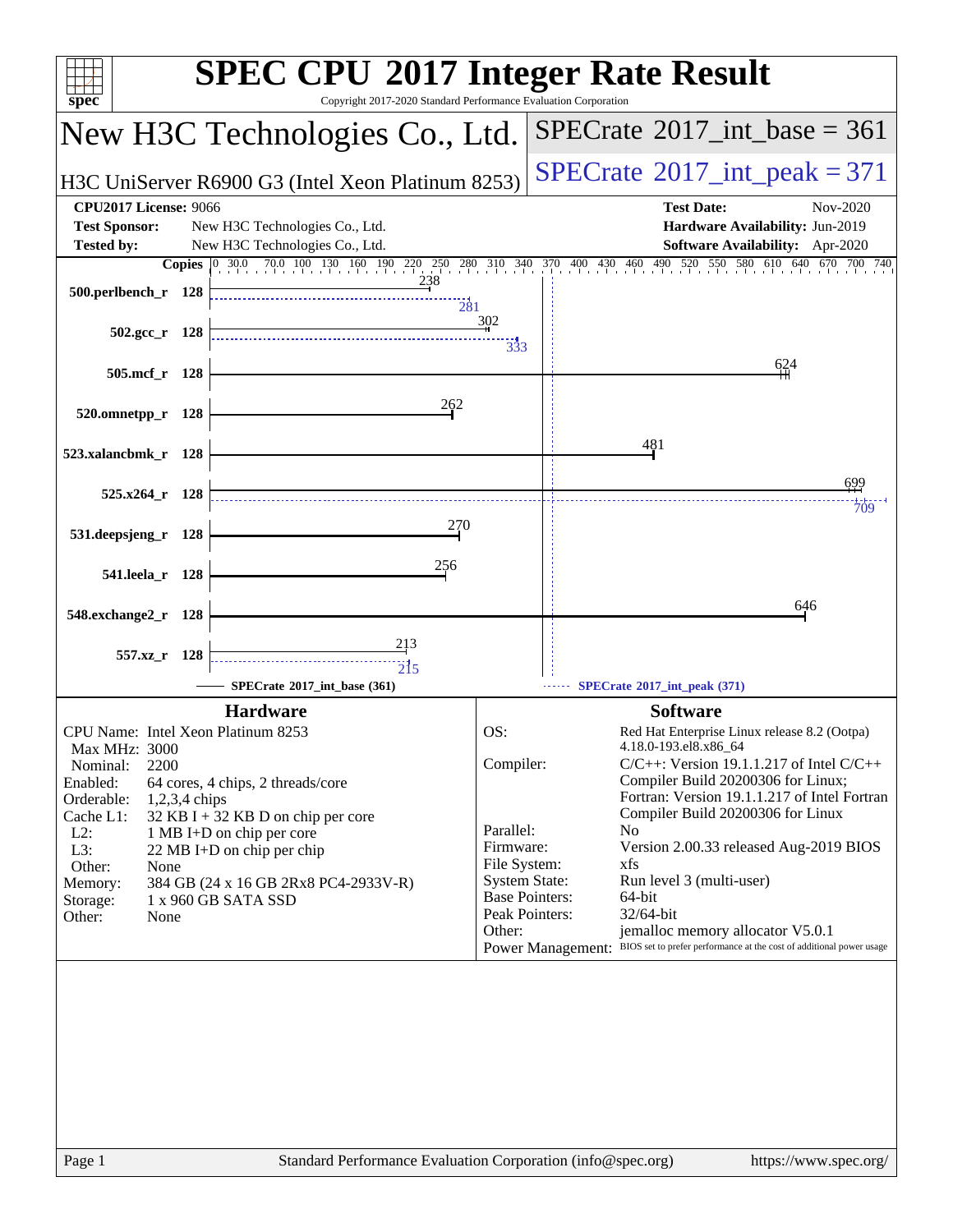

Copyright 2017-2020 Standard Performance Evaluation Corporation

# New H3C Technologies Co., Ltd.

H3C UniServer R6900 G3 (Intel Xeon Platinum 8253)  $\left|$  [SPECrate](http://www.spec.org/auto/cpu2017/Docs/result-fields.html#SPECrate2017intpeak)®[2017\\_int\\_peak = 3](http://www.spec.org/auto/cpu2017/Docs/result-fields.html#SPECrate2017intpeak)71

 $SPECTate$ <sup>®</sup>[2017\\_int\\_base =](http://www.spec.org/auto/cpu2017/Docs/result-fields.html#SPECrate2017intbase) 361

**[Test Sponsor:](http://www.spec.org/auto/cpu2017/Docs/result-fields.html#TestSponsor)** New H3C Technologies Co., Ltd. **[Hardware Availability:](http://www.spec.org/auto/cpu2017/Docs/result-fields.html#HardwareAvailability)** Jun-2019 **[Tested by:](http://www.spec.org/auto/cpu2017/Docs/result-fields.html#Testedby)** New H3C Technologies Co., Ltd. **[Software Availability:](http://www.spec.org/auto/cpu2017/Docs/result-fields.html#SoftwareAvailability)** Apr-2020

**[CPU2017 License:](http://www.spec.org/auto/cpu2017/Docs/result-fields.html#CPU2017License)** 9066 **[Test Date:](http://www.spec.org/auto/cpu2017/Docs/result-fields.html#TestDate)** Nov-2020

### **[Results Table](http://www.spec.org/auto/cpu2017/Docs/result-fields.html#ResultsTable)**

|                                                                                                     | <b>Base</b>   |                |         |                |       |                | <b>Peak</b> |               |                |              |                |              |                |              |
|-----------------------------------------------------------------------------------------------------|---------------|----------------|---------|----------------|-------|----------------|-------------|---------------|----------------|--------------|----------------|--------------|----------------|--------------|
| <b>Benchmark</b>                                                                                    | <b>Copies</b> | <b>Seconds</b> | Ratio   | <b>Seconds</b> | Ratio | <b>Seconds</b> | Ratio       | <b>Copies</b> | <b>Seconds</b> | <b>Ratio</b> | <b>Seconds</b> | <b>Ratio</b> | <b>Seconds</b> | <b>Ratio</b> |
| 500.perlbench_r                                                                                     | 128           | 857            | 238     | 857            | 238   | 856            | 238         | 128           | 725            | 281          | 724            | 281          | 725            | 281          |
| $502.\text{gcc}$ _r                                                                                 | 128           | 606            | 299     | 600            | 302   | 600            | 302         | 128           | 545            | 333          | 543            | 334          | 547            | 332          |
| $505$ .mcf r                                                                                        | 128           | 329            | 628     | 331            | 624   | 334            | 619         | 128           | 329            | 628          | 331            | 624          | 334            | 619          |
| 520.omnetpp_r                                                                                       | 128           | 640            | 262     | 643            | 261   | 637            | 264         | 128           | 640            | 262          | 643            | 261          | 637            | 264          |
| 523.xalancbmk r                                                                                     | 128           | 281            | 482     | 282            | 480   | 281            | 481         | 128           | 281            | 482          | 282            | 480          | 281            | 481          |
| 525.x264 r                                                                                          | 128           | 323            | 693     | 321            | 699   | 317            | 706         | 128           | 320            | 701          | 316            | 709          | 306            | 733          |
| 531.deepsjeng_r                                                                                     | 128           | 543            | 270     | 544            | 270   | 543            | 270         | 128           | 543            | 270          | 544            | 270          | 543            | 270          |
| 541.leela r                                                                                         | 128           | 829            | 256     | 829            | 256   | 830            | 255         | 128           | 829            | 256          | 829            | 256          | 830            | 255          |
| 548.exchange2_r                                                                                     | 128           | 521            | 644     | 519            | 646   | 519            | 646         | 128           | 521            | 644          | 519            | 646          | 519            | 646          |
| 557.xz r                                                                                            | 128           | 650            | 213     | 652            | 212   | 650            | 213         | 128           | 640            | 216          | 644            | 215          | 642            | 215          |
| $SPECrate^{\circ}2017$ int base =<br>361                                                            |               |                |         |                |       |                |             |               |                |              |                |              |                |              |
| $C1$ $A0$ $A0$ $A1$ $A2$ $A3$ $A4$ $A5$ $A6$ $A7$ $A8$ $A9$ $A1$ $A1$ $A2$ $A3$ $A1$ $A2$ $A3$ $A1$ |               |                | $- - -$ |                |       |                |             |               |                |              |                |              |                |              |

**[SPECrate](http://www.spec.org/auto/cpu2017/Docs/result-fields.html#SPECrate2017intpeak)[2017\\_int\\_peak =](http://www.spec.org/auto/cpu2017/Docs/result-fields.html#SPECrate2017intpeak) 371**

Results appear in the [order in which they were run](http://www.spec.org/auto/cpu2017/Docs/result-fields.html#RunOrder). Bold underlined text [indicates a median measurement](http://www.spec.org/auto/cpu2017/Docs/result-fields.html#Median).

### **[Compiler Notes](http://www.spec.org/auto/cpu2017/Docs/result-fields.html#CompilerNotes)**

The inconsistent Compiler version information under Compiler Version section is due to a discrepancy in Intel Compiler. The correct version of C/C++ compiler is: Version 19.1.1.217 Build 20200306 Compiler for Linux The correct version of Fortran compiler is: Version 19.1.1.217 Build 20200306 Compiler for Linux

### **[Submit Notes](http://www.spec.org/auto/cpu2017/Docs/result-fields.html#SubmitNotes)**

 The numactl mechanism was used to bind copies to processors. The config file option 'submit' was used to generate numactl commands to bind each copy to a specific processor. For details, please see the config file.

### **[Operating System Notes](http://www.spec.org/auto/cpu2017/Docs/result-fields.html#OperatingSystemNotes)**

Stack size set to unlimited using "ulimit -s unlimited"

### **[Environment Variables Notes](http://www.spec.org/auto/cpu2017/Docs/result-fields.html#EnvironmentVariablesNotes)**

```
Environment variables set by runcpu before the start of the run:
LD_LIBRARY_PATH =
      "/home/speccpu/lib/intel64:/home/speccpu/lib/ia32:/home/speccpu/je5.0.1-
      32"
MALLOC_CONF = "retain:true"
```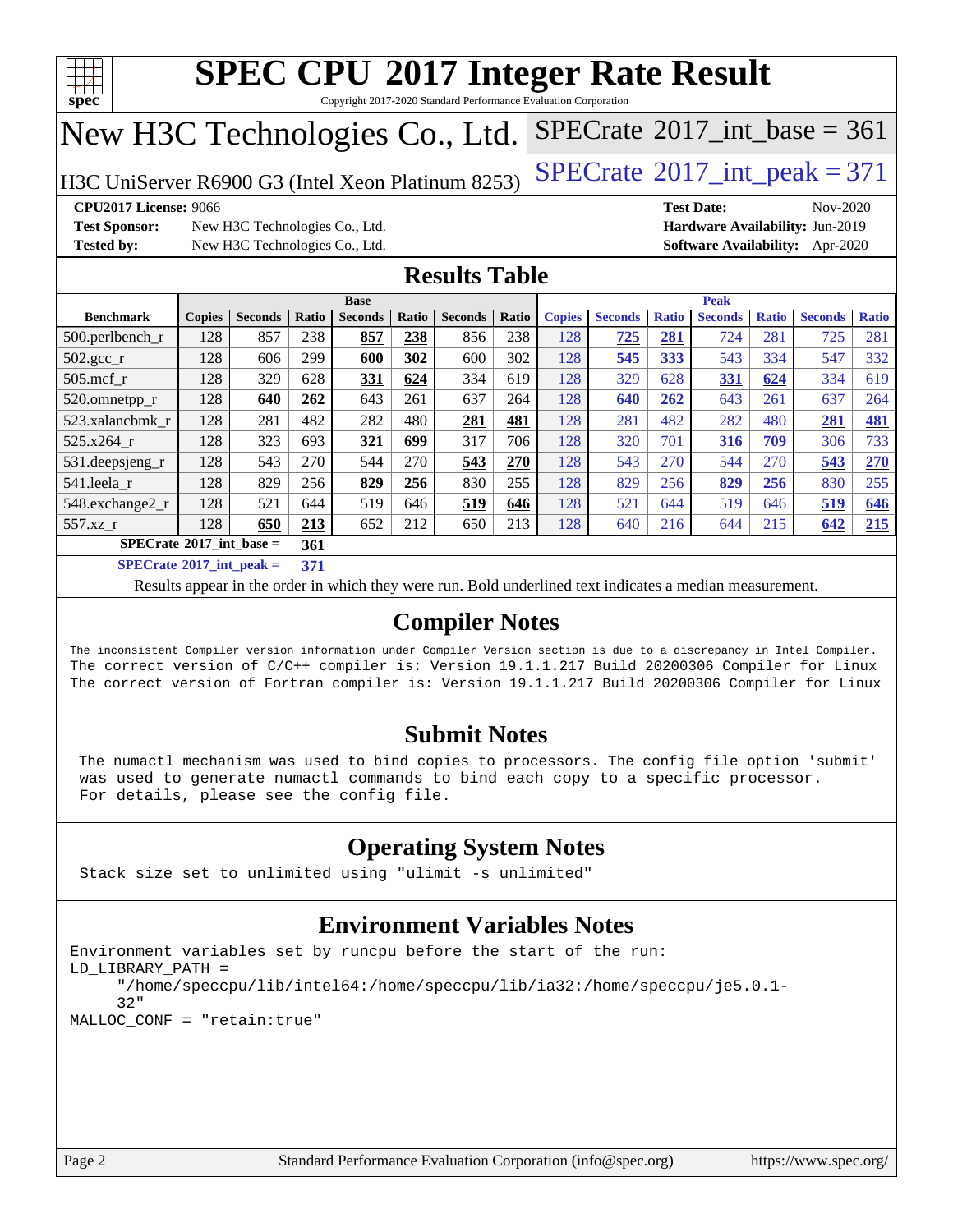| ÷<br>c |  |  |  |  |  |
|--------|--|--|--|--|--|

Copyright 2017-2020 Standard Performance Evaluation Corporation

## New H3C Technologies Co., Ltd.

H3C UniServer R6900 G3 (Intel Xeon Platinum  $8253$ ) [SPECrate](http://www.spec.org/auto/cpu2017/Docs/result-fields.html#SPECrate2017intpeak)<sup>®</sup>[2017\\_int\\_peak = 3](http://www.spec.org/auto/cpu2017/Docs/result-fields.html#SPECrate2017intpeak)71

 $SPECTate$ <sup>®</sup>[2017\\_int\\_base =](http://www.spec.org/auto/cpu2017/Docs/result-fields.html#SPECrate2017intbase) 361

**[Test Sponsor:](http://www.spec.org/auto/cpu2017/Docs/result-fields.html#TestSponsor)** New H3C Technologies Co., Ltd. **[Hardware Availability:](http://www.spec.org/auto/cpu2017/Docs/result-fields.html#HardwareAvailability)** Jun-2019 **[Tested by:](http://www.spec.org/auto/cpu2017/Docs/result-fields.html#Testedby)** New H3C Technologies Co., Ltd. **[Software Availability:](http://www.spec.org/auto/cpu2017/Docs/result-fields.html#SoftwareAvailability)** Apr-2020

**[CPU2017 License:](http://www.spec.org/auto/cpu2017/Docs/result-fields.html#CPU2017License)** 9066 **[Test Date:](http://www.spec.org/auto/cpu2017/Docs/result-fields.html#TestDate)** Nov-2020

#### **[General Notes](http://www.spec.org/auto/cpu2017/Docs/result-fields.html#GeneralNotes)**

 Binaries compiled on a system with 1x Intel Core i9-7980XE CPU + 64GB RAM memory using Redhat Enterprise Linux 8.0 NA: The test sponsor attests, as of date of publication, that CVE-2017-5754 (Meltdown) is mitigated in the system as tested and documented. Yes: The test sponsor attests, as of date of publication, that CVE-2017-5753 (Spectre variant 1) is mitigated in the system as tested and documented. Yes: The test sponsor attests, as of date of publication, that CVE-2017-5715 (Spectre variant 2) is mitigated in the system as tested and documented. Transparent Huge Pages enabled by default Prior to runcpu invocation Filesystem page cache synced and cleared with: sync; echo 3> /proc/sys/vm/drop\_caches runcpu command invoked through numactl i.e.: numactl --interleave=all runcpu <etc> jemalloc, a general purpose malloc implementation built with the RedHat Enterprise 7.5, and the system compiler gcc 4.8.5 sources available from jemalloc.net or<https://github.com/jemalloc/jemalloc/releases> **[Platform Notes](http://www.spec.org/auto/cpu2017/Docs/result-fields.html#PlatformNotes)** BIOS settings: Set SNC to Enabled Set IMC Interleaving to 1-way Interleave Set Patrol Scrub to Disabled Sysinfo program /home/speccpu/bin/sysinfo Rev: r6365 of 2019-08-21 295195f888a3d7edb1e6e46a485a0011

running on localhost.localdomain Wed Nov 11 09:28:42 2020

 SUT (System Under Test) info as seen by some common utilities. For more information on this section, see <https://www.spec.org/cpu2017/Docs/config.html#sysinfo>

 From /proc/cpuinfo model name : Intel(R) Xeon(R) Platinum 8253 CPU @ 2.20GHz 4 "physical id"s (chips) 128 "processors" cores, siblings (Caution: counting these is hw and system dependent. The following excerpts from /proc/cpuinfo might not be reliable. Use with caution.) cpu cores : 16 siblings : 32 physical 0: cores 0 1 2 3 4 5 6 7 8 9 10 11 12 13 14 15 physical 1: cores 0 1 2 3 4 5 6 7 8 9 10 11 12 13 14 15 physical 2: cores 0 1 2 3 4 5 6 7 8 9 10 11 12 13 14 15 physical 3: cores 0 1 2 3 4 5 6 7 8 9 10 11 12 13 14 15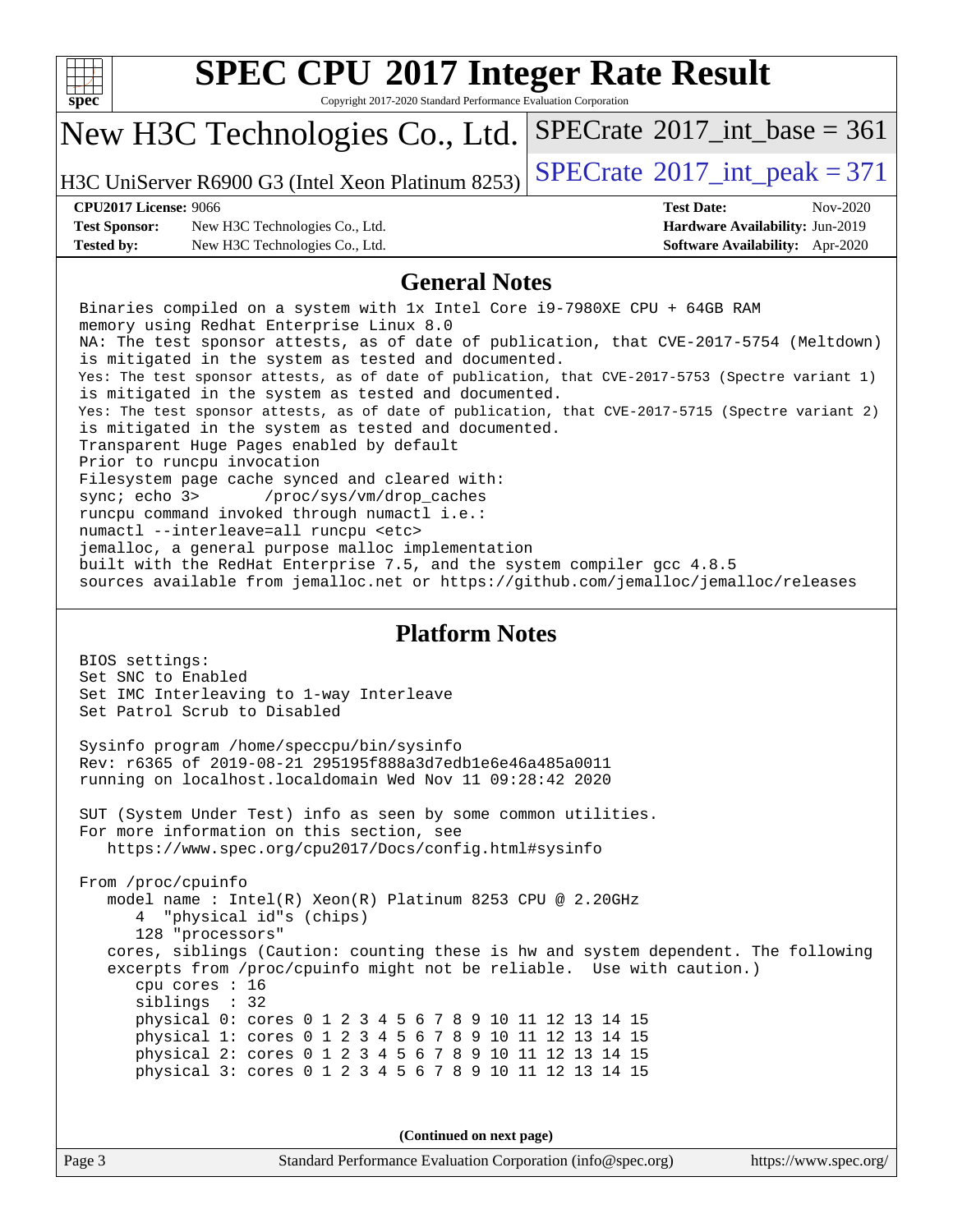

Copyright 2017-2020 Standard Performance Evaluation Corporation

# New H3C Technologies Co., Ltd.

H3C UniServer R6900 G3 (Intel Xeon Platinum 8253) [SPECrate](http://www.spec.org/auto/cpu2017/Docs/result-fields.html#SPECrate2017intpeak)®  $2017$ \_int\_peak = 371

 $SPECrate$ <sup>®</sup>[2017\\_int\\_base =](http://www.spec.org/auto/cpu2017/Docs/result-fields.html#SPECrate2017intbase) 361

**[Test Sponsor:](http://www.spec.org/auto/cpu2017/Docs/result-fields.html#TestSponsor)** New H3C Technologies Co., Ltd. **[Hardware Availability:](http://www.spec.org/auto/cpu2017/Docs/result-fields.html#HardwareAvailability)** Jun-2019 **[Tested by:](http://www.spec.org/auto/cpu2017/Docs/result-fields.html#Testedby)** New H3C Technologies Co., Ltd. **[Software Availability:](http://www.spec.org/auto/cpu2017/Docs/result-fields.html#SoftwareAvailability)** Apr-2020

**[CPU2017 License:](http://www.spec.org/auto/cpu2017/Docs/result-fields.html#CPU2017License)** 9066 **[Test Date:](http://www.spec.org/auto/cpu2017/Docs/result-fields.html#TestDate)** Nov-2020

#### **[Platform Notes \(Continued\)](http://www.spec.org/auto/cpu2017/Docs/result-fields.html#PlatformNotes)**

| From 1scpu:                  |                                                                                      |
|------------------------------|--------------------------------------------------------------------------------------|
| Architecture:                | x86 64                                                                               |
| $CPU$ op-mode( $s$ ):        | $32$ -bit, $64$ -bit                                                                 |
| Byte Order:                  | Little Endian                                                                        |
| CPU(s):                      | 128                                                                                  |
| On-line CPU(s) list: $0-127$ |                                                                                      |
| Thread(s) per core:          | 2                                                                                    |
| Core(s) per socket:          | 16                                                                                   |
| Socket(s):                   | 4                                                                                    |
| NUMA $node(s)$ :             | 8                                                                                    |
| Vendor ID:                   | GenuineIntel                                                                         |
| CPU family:                  | 6                                                                                    |
| Model:                       | 85                                                                                   |
| Model name:                  | $Intel(R)$ Xeon $(R)$ Platinum 8253 CPU @ 2.20GHz                                    |
| Stepping:                    | 6                                                                                    |
| CPU MHz:                     | 2549.141                                                                             |
| $CPU$ max $MHz$ :            | 3000.0000                                                                            |
| CPU min MHz:                 | 1000.0000                                                                            |
| BogoMIPS:                    | 4400.00                                                                              |
| Virtualization:              | $VT - x$                                                                             |
| L1d cache:                   | 32K                                                                                  |
| Lli cache:                   | 32K                                                                                  |
| L2 cache:                    | 1024K                                                                                |
| L3 cache:                    | 22528K                                                                               |
| NUMA $node0$ $CPU(s)$ :      | $0-3, 8-11, 64-67, 72-75$                                                            |
| NUMA nodel $CPU(s):$         | $4 - 7, 12 - 15, 68 - 71, 76 - 79$                                                   |
| NUMA $node2$ $CPU(s)$ :      | $16 - 19, 24 - 27, 80 - 83, 88 - 91$                                                 |
| NUMA $node3$ CPU $(s)$ :     | $20 - 23, 28 - 31, 84 - 87, 92 - 95$                                                 |
| NUMA $node4$ $CPU(s)$ :      | $32 - 35, 40 - 43, 96 - 99, 104 - 107$                                               |
| NUMA $node5$ $CPU(s):$       | $36 - 39, 44 - 47, 100 - 103, 108 - 111$                                             |
| NUMA $node6$ $CPU(s):$       | 48-51, 56-59, 112-115, 120-123                                                       |
| NUMA $node7$ CPU $(s)$ :     | $52 - 55, 60 - 63, 116 - 119, 124 - 127$                                             |
| Flaqs:                       | fpu vme de pse tsc msr pae mce cx8 apic sep mtrr pge mca cmov                        |
|                              | pat pse36 clflush dts acpi mmx fxsr sse sse2 ss ht tm pbe syscall nx pdpelgb rdtscp  |
|                              | lm constant_tsc art arch_perfmon pebs bts rep_good nopl xtopology nonstop_tsc cpuid  |
|                              | aperfmperf pni pclmulqdq dtes64 monitor ds_cpl vmx smx est tm2 ssse3 sdbg fma cx16   |
|                              | xtpr pdcm pcid dca sse4_1 sse4_2 x2apic movbe popcnt tsc_deadline_timer aes xsave    |
|                              | avx f16c rdrand lahf_lm abm 3dnowprefetch cpuid_fault epb cat_13 cdp_13              |
|                              | invpcid_single intel_ppin ssbd mba ibrs ibpb stibp ibrs_enhanced tpr_shadow vnmi     |
|                              | flexpriority ept vpid fsgsbase tsc_adjust bmil hle avx2 smep bmi2 erms invpcid rtm   |
|                              | cqm mpx rdt_a avx512f avx512dq rdseed adx smap clflushopt clwb intel_pt avx512cd     |
|                              | avx512bw avx512vl xsaveopt xsavec xgetbvl xsaves cqm_llc cqm_occup_llc cqm_mbm_total |
|                              | cqm_mbm_local dtherm ida arat pln pts pku ospke avx512_vnni md_clear flush_l1d       |
| arch_capabilities            |                                                                                      |
|                              |                                                                                      |
| /proc/cpuinfo cache data     |                                                                                      |
| cache size : $22528$ KB      |                                                                                      |
|                              |                                                                                      |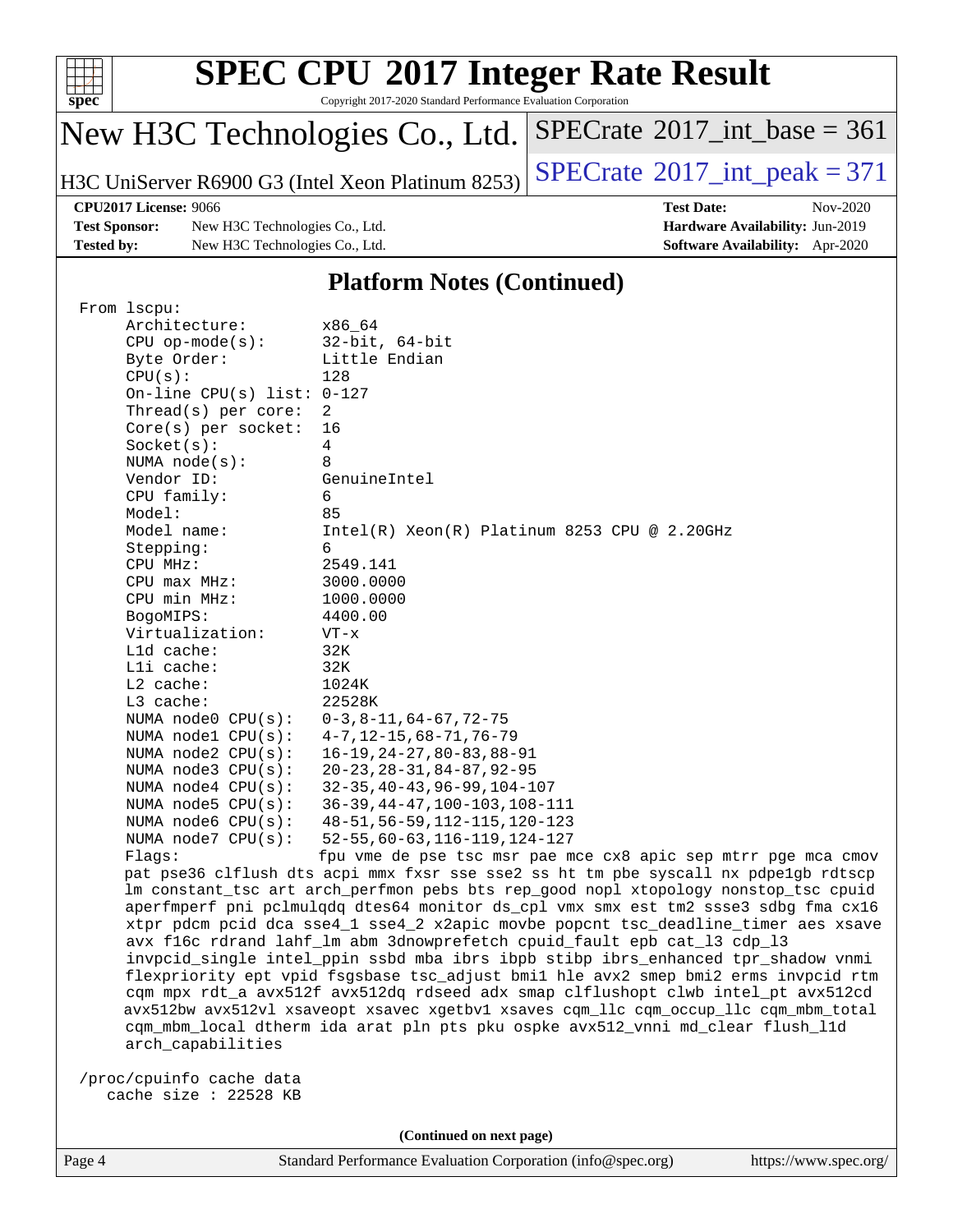

Copyright 2017-2020 Standard Performance Evaluation Corporation

New H3C Technologies Co., Ltd.

H3C UniServer R6900 G3 (Intel Xeon Platinum 8253)  $\left|$  [SPECrate](http://www.spec.org/auto/cpu2017/Docs/result-fields.html#SPECrate2017intpeak)®[2017\\_int\\_peak = 3](http://www.spec.org/auto/cpu2017/Docs/result-fields.html#SPECrate2017intpeak)71

 $SPECTate$ <sup>®</sup>[2017\\_int\\_base =](http://www.spec.org/auto/cpu2017/Docs/result-fields.html#SPECrate2017intbase) 361

**[Test Sponsor:](http://www.spec.org/auto/cpu2017/Docs/result-fields.html#TestSponsor)** New H3C Technologies Co., Ltd. **[Hardware Availability:](http://www.spec.org/auto/cpu2017/Docs/result-fields.html#HardwareAvailability)** Jun-2019 **[Tested by:](http://www.spec.org/auto/cpu2017/Docs/result-fields.html#Testedby)** New H3C Technologies Co., Ltd. **[Software Availability:](http://www.spec.org/auto/cpu2017/Docs/result-fields.html#SoftwareAvailability)** Apr-2020

**[CPU2017 License:](http://www.spec.org/auto/cpu2017/Docs/result-fields.html#CPU2017License)** 9066 **[Test Date:](http://www.spec.org/auto/cpu2017/Docs/result-fields.html#TestDate)** Nov-2020

#### **[Platform Notes \(Continued\)](http://www.spec.org/auto/cpu2017/Docs/result-fields.html#PlatformNotes)**

Page 5 Standard Performance Evaluation Corporation [\(info@spec.org\)](mailto:info@spec.org) <https://www.spec.org/>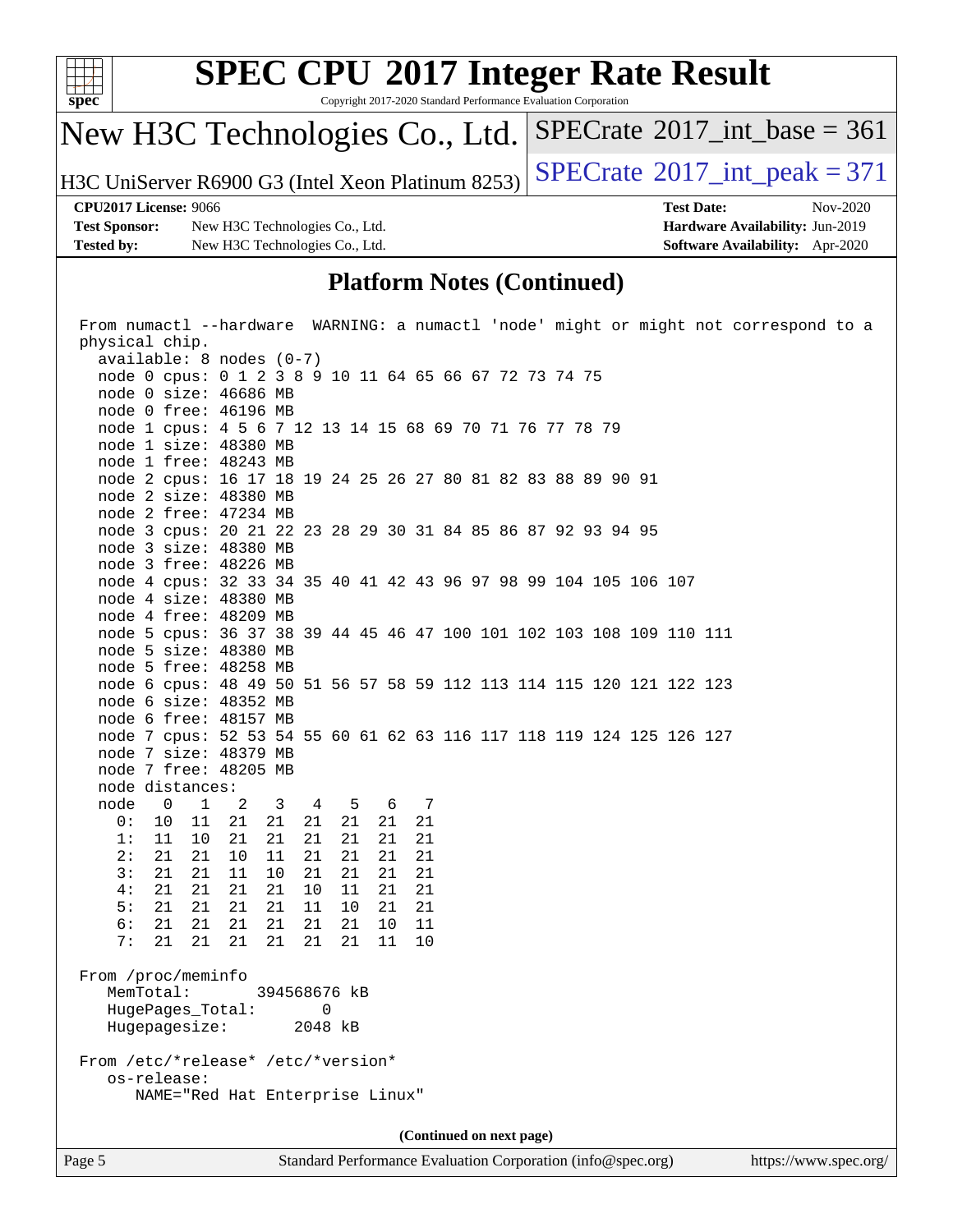

Copyright 2017-2020 Standard Performance Evaluation Corporation

New H3C Technologies Co., Ltd.

H3C UniServer R6900 G3 (Intel Xeon Platinum  $8253$ ) [SPECrate](http://www.spec.org/auto/cpu2017/Docs/result-fields.html#SPECrate2017intpeak)<sup>®</sup>[2017\\_int\\_peak = 3](http://www.spec.org/auto/cpu2017/Docs/result-fields.html#SPECrate2017intpeak)71

 $SPECTate$ <sup>®</sup>[2017\\_int\\_base =](http://www.spec.org/auto/cpu2017/Docs/result-fields.html#SPECrate2017intbase) 361

**[Test Sponsor:](http://www.spec.org/auto/cpu2017/Docs/result-fields.html#TestSponsor)** New H3C Technologies Co., Ltd. **[Hardware Availability:](http://www.spec.org/auto/cpu2017/Docs/result-fields.html#HardwareAvailability)** Jun-2019 **[Tested by:](http://www.spec.org/auto/cpu2017/Docs/result-fields.html#Testedby)** New H3C Technologies Co., Ltd. **[Software Availability:](http://www.spec.org/auto/cpu2017/Docs/result-fields.html#SoftwareAvailability)** Apr-2020

**[CPU2017 License:](http://www.spec.org/auto/cpu2017/Docs/result-fields.html#CPU2017License)** 9066 **[Test Date:](http://www.spec.org/auto/cpu2017/Docs/result-fields.html#TestDate)** Nov-2020

### **[Platform Notes \(Continued\)](http://www.spec.org/auto/cpu2017/Docs/result-fields.html#PlatformNotes)**

 VERSION="8.2 (Ootpa)" ID="rhel" ID\_LIKE="fedora" VERSION\_ID="8.2" PLATFORM\_ID="platform:el8" PRETTY\_NAME="Red Hat Enterprise Linux 8.2 (Ootpa)" ANSI\_COLOR="0;31" redhat-release: Red Hat Enterprise Linux release 8.2 (Ootpa) system-release: Red Hat Enterprise Linux release 8.2 (Ootpa) system-release-cpe: cpe:/o:redhat:enterprise\_linux:8.2:ga uname -a: Linux localhost.localdomain 4.18.0-193.el8.x86\_64 #1 SMP Fri Mar 27 14:35:58 UTC 2020 x86\_64 x86\_64 x86\_64 GNU/Linux Kernel self-reported vulnerability status: itlb\_multihit: KVM: Mitigation: Split huge pages CVE-2018-3620 (L1 Terminal Fault): Not affected Microarchitectural Data Sampling: Not affected CVE-2017-5754 (Meltdown): Not affected CVE-2018-3639 (Speculative Store Bypass): Mitigation: Speculative Store Bypass disabled via prctl and seccomp CVE-2017-5753 (Spectre variant 1): Mitigation: usercopy/swapgs barriers and \_\_user pointer sanitization CVE-2017-5715 (Spectre variant 2): Mitigation: Enhanced IBRS, IBPB: conditional, RSB filling tsx\_async\_abort: Vulnerable: Clear CPU buffers attempted, no microcode; SMT vulnerable run-level 3 Nov 11 09:27 SPEC is set to: /home/speccpu Filesystem Type Size Used Avail Use% Mounted on /dev/mapper/rhel-home xfs 839G 143G 697G 17% /home From /sys/devices/virtual/dmi/id BIOS: American Megatrends Inc. 2.00.33 08/22/2019 Vendor: New H3C Technologies Co., Ltd. Product: H3C UniServer R6900 G3 Product Family: Rack Serial: 210235A3T0H204000004 Additional information from dmidecode follows. WARNING: Use caution when you interpret this section. The 'dmidecode' program reads system data which is "intended to allow hardware to be accurately determined", but the intent may not be met, as there are frequent changes to hardware, firmware, and the "DMTF SMBIOS" standard.

| Page 6 | Standard Performance Evaluation Corporation (info@spec.org) | https://www.spec.org/ |
|--------|-------------------------------------------------------------|-----------------------|
|--------|-------------------------------------------------------------|-----------------------|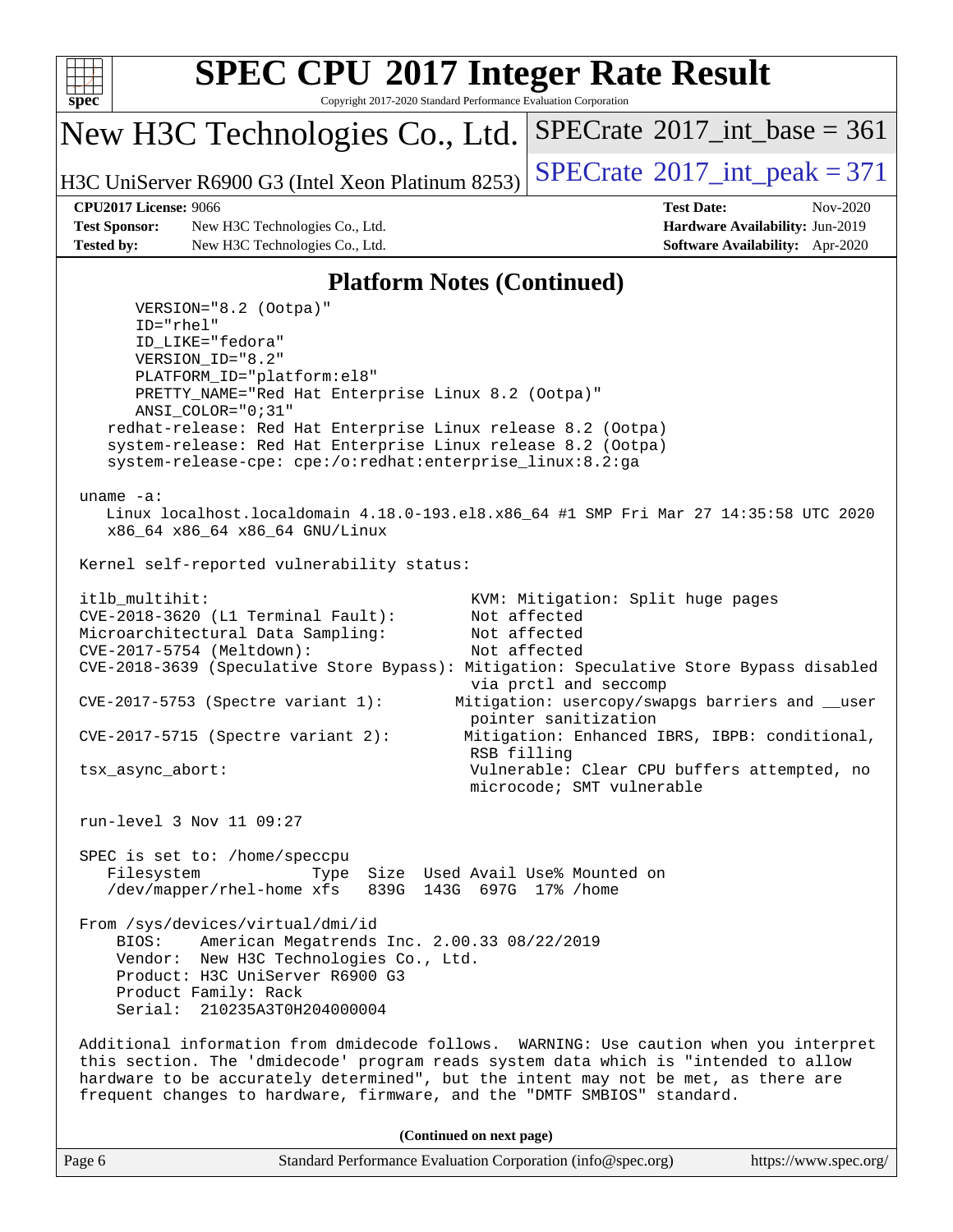

Copyright 2017-2020 Standard Performance Evaluation Corporation

## New H3C Technologies Co., Ltd.

H3C UniServer R6900 G3 (Intel Xeon Platinum 8253)  $\left|$  [SPECrate](http://www.spec.org/auto/cpu2017/Docs/result-fields.html#SPECrate2017intpeak)®[2017\\_int\\_peak = 3](http://www.spec.org/auto/cpu2017/Docs/result-fields.html#SPECrate2017intpeak)71

 $SPECTate$ <sup>®</sup>[2017\\_int\\_base =](http://www.spec.org/auto/cpu2017/Docs/result-fields.html#SPECrate2017intbase) 361

**[Test Sponsor:](http://www.spec.org/auto/cpu2017/Docs/result-fields.html#TestSponsor)** New H3C Technologies Co., Ltd. **[Hardware Availability:](http://www.spec.org/auto/cpu2017/Docs/result-fields.html#HardwareAvailability)** Jun-2019 **[Tested by:](http://www.spec.org/auto/cpu2017/Docs/result-fields.html#Testedby)** New H3C Technologies Co., Ltd. **[Software Availability:](http://www.spec.org/auto/cpu2017/Docs/result-fields.html#SoftwareAvailability)** Apr-2020

**[CPU2017 License:](http://www.spec.org/auto/cpu2017/Docs/result-fields.html#CPU2017License)** 9066 **[Test Date:](http://www.spec.org/auto/cpu2017/Docs/result-fields.html#TestDate)** Nov-2020

### **[Platform Notes \(Continued\)](http://www.spec.org/auto/cpu2017/Docs/result-fields.html#PlatformNotes)**

 Memory: 24x Micron 18ASF2G72PDZ-2G9E1 16 GB 2 rank 2933 24x NO DIMM NO DIMM

(End of data from sysinfo program)

#### **[Compiler Version Notes](http://www.spec.org/auto/cpu2017/Docs/result-fields.html#CompilerVersionNotes)**

Page 7 Standard Performance Evaluation Corporation [\(info@spec.org\)](mailto:info@spec.org) <https://www.spec.org/> ============================================================================== C |  $502 \text{ qcc r}$ (peak) ------------------------------------------------------------------------------ Intel(R) C Compiler for applications running on IA-32, Version 2021.1 NextGen Build 20200304 Copyright (C) 1985-2020 Intel Corporation. All rights reserved. ------------------------------------------------------------------------------ ============================================================================== C | 500.perlbench\_r(base) 502.gcc\_r(base) 505.mcf\_r(base, peak) | 525.x264\_r(base, peak) 557.xz\_r(base) ------------------------------------------------------------------------------ Intel(R) C Compiler for applications running on Intel(R) 64, Version 2021.1 NextGen Build 20200304 Copyright (C) 1985-2020 Intel Corporation. All rights reserved. ------------------------------------------------------------------------------ ==============================================================================  $C$  | 500.perlbench\_r(peak) 557.xz\_r(peak) ------------------------------------------------------------------------------ Intel(R) C Intel(R) 64 Compiler for applications running on Intel(R) 64, Version 19.1.1.217 Build 20200306 Copyright (C) 1985-2020 Intel Corporation. All rights reserved. ------------------------------------------------------------------------------ ==============================================================================  $C$  | 502.gcc\_r(peak) ------------------------------------------------------------------------------ Intel(R) C Compiler for applications running on IA-32, Version 2021.1 NextGen Build 20200304 Copyright (C) 1985-2020 Intel Corporation. All rights reserved. ------------------------------------------------------------------------------ ============================================================================== C | 500.perlbench r(base) 502.gcc r(base) 505.mcf r(base, peak) | 525.x264\_r(base, peak) 557.xz\_r(base) ------------------------------------------------------------------------------ Intel(R) C Compiler for applications running on Intel(R) 64, Version 2021.1 **(Continued on next page)**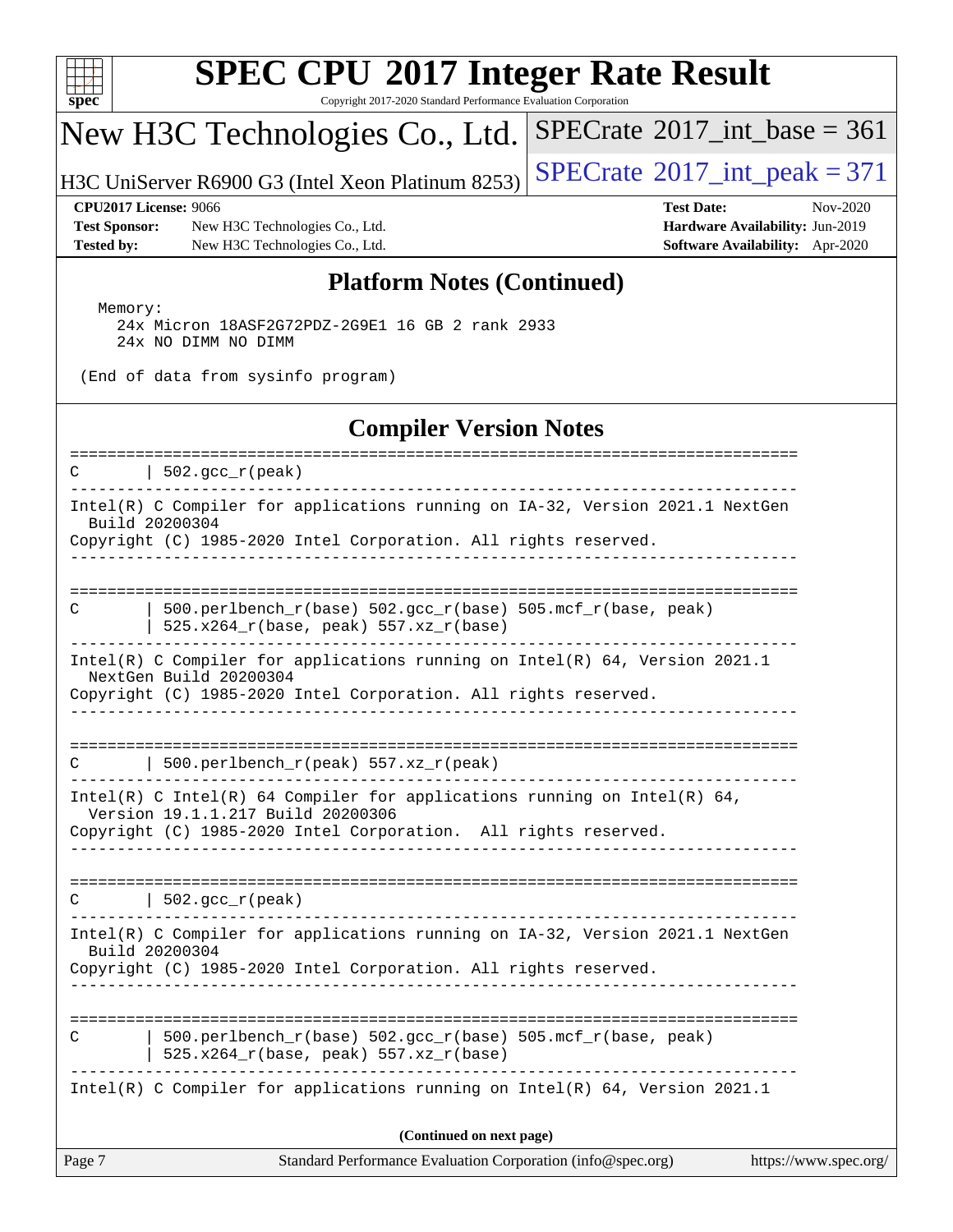| $spec^*$                                  | <b>SPEC CPU®2017 Integer Rate Result</b><br>Copyright 2017-2020 Standard Performance Evaluation Corporation                                                                      |                                                                                                     |
|-------------------------------------------|----------------------------------------------------------------------------------------------------------------------------------------------------------------------------------|-----------------------------------------------------------------------------------------------------|
|                                           | New H3C Technologies Co., Ltd.                                                                                                                                                   | $SPECTate$ <sup>®</sup> 2017_int_base = 361                                                         |
|                                           | H3C UniServer R6900 G3 (Intel Xeon Platinum 8253)                                                                                                                                | $SPECTate@2017_int\_peak = 371$                                                                     |
| <b>Test Sponsor:</b><br><b>Tested by:</b> | <b>CPU2017 License: 9066</b><br>New H3C Technologies Co., Ltd.<br>New H3C Technologies Co., Ltd.                                                                                 | <b>Test Date:</b><br>Nov-2020<br>Hardware Availability: Jun-2019<br>Software Availability: Apr-2020 |
|                                           | <b>Compiler Version Notes (Continued)</b>                                                                                                                                        |                                                                                                     |
|                                           | NextGen Build 20200304<br>Copyright (C) 1985-2020 Intel Corporation. All rights reserved.                                                                                        |                                                                                                     |
| C                                         | 500.perlbench_r(peak) 557.xz_r(peak)                                                                                                                                             |                                                                                                     |
|                                           | Intel(R) C Intel(R) 64 Compiler for applications running on Intel(R) 64,<br>Version 19.1.1.217 Build 20200306<br>Copyright (C) 1985-2020 Intel Corporation. All rights reserved. |                                                                                                     |
| C                                         | $\vert$ 502.gcc_r(peak)                                                                                                                                                          |                                                                                                     |
|                                           | Intel(R) C Compiler for applications running on IA-32, Version 2021.1 NextGen<br>Build 20200304<br>Copyright (C) 1985-2020 Intel Corporation. All rights reserved.               |                                                                                                     |
| С                                         | 500.perlbench_r(base) 502.gcc_r(base) 505.mcf_r(base, peak)<br>525.x264_r(base, peak) 557.xz_r(base)                                                                             |                                                                                                     |
|                                           | Intel(R) C Compiler for applications running on Intel(R) 64, Version 2021.1<br>NextGen Build 20200304<br>Copyright (C) 1985-2020 Intel Corporation. All rights reserved.         |                                                                                                     |
| C                                         | 500.perlbench_r(peak) 557.xz_r(peak)                                                                                                                                             |                                                                                                     |
|                                           | Intel(R) C Intel(R) 64 Compiler for applications running on Intel(R) 64,<br>Version 19.1.1.217 Build 20200306<br>Copyright (C) 1985-2020 Intel Corporation. All rights reserved. |                                                                                                     |
| $C++$                                     | 520.omnetpp_r(base, peak) 523.xalancbmk_r(base, peak)<br>531.deepsjeng_r(base, peak) 541.leela_r(base, peak)                                                                     |                                                                                                     |
|                                           | Intel(R) $C++$ Compiler for applications running on Intel(R) 64, Version 2021.1<br>NextGen Build 20200304<br>Copyright (C) 1985-2020 Intel Corporation. All rights reserved.     |                                                                                                     |
|                                           |                                                                                                                                                                                  |                                                                                                     |
| Page 8                                    | (Continued on next page)<br>Standard Performance Evaluation Corporation (info@spec.org)                                                                                          | https://www.spec.org/                                                                               |
|                                           |                                                                                                                                                                                  |                                                                                                     |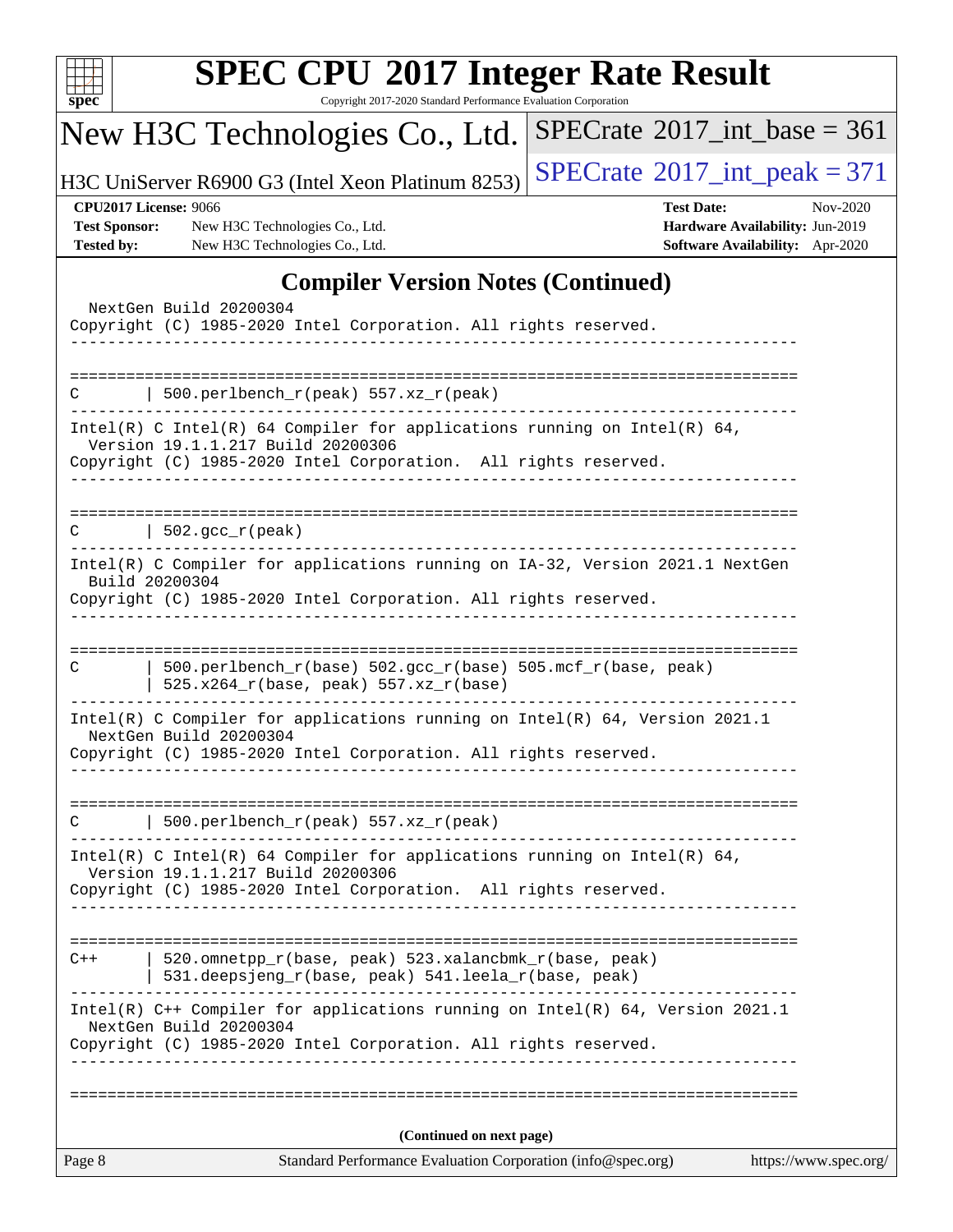

Copyright 2017-2020 Standard Performance Evaluation Corporation

## New H3C Technologies Co., Ltd.

H3C UniServer R6900 G3 (Intel Xeon Platinum 8253)  $\left|$  [SPECrate](http://www.spec.org/auto/cpu2017/Docs/result-fields.html#SPECrate2017intpeak)®[2017\\_int\\_peak = 3](http://www.spec.org/auto/cpu2017/Docs/result-fields.html#SPECrate2017intpeak)71

 $SPECTate$ <sup>®</sup>[2017\\_int\\_base =](http://www.spec.org/auto/cpu2017/Docs/result-fields.html#SPECrate2017intbase) 361

**[Test Sponsor:](http://www.spec.org/auto/cpu2017/Docs/result-fields.html#TestSponsor)** New H3C Technologies Co., Ltd. **[Hardware Availability:](http://www.spec.org/auto/cpu2017/Docs/result-fields.html#HardwareAvailability)** Jun-2019 **[Tested by:](http://www.spec.org/auto/cpu2017/Docs/result-fields.html#Testedby)** New H3C Technologies Co., Ltd. **[Software Availability:](http://www.spec.org/auto/cpu2017/Docs/result-fields.html#SoftwareAvailability)** Apr-2020

**[CPU2017 License:](http://www.spec.org/auto/cpu2017/Docs/result-fields.html#CPU2017License)** 9066 **[Test Date:](http://www.spec.org/auto/cpu2017/Docs/result-fields.html#TestDate)** Nov-2020

### **[Compiler Version Notes \(Continued\)](http://www.spec.org/auto/cpu2017/Docs/result-fields.html#CompilerVersionNotes)**

Fortran | 548.exchange2\_r(base, peak)

------------------------------------------------------------------------------ Intel(R) Fortran Intel(R) 64 Compiler for applications running on Intel(R) 64, Version 19.1.1.217 Build 20200306 Copyright (C) 1985-2020 Intel Corporation. All rights reserved. ------------------------------------------------------------------------------

## **[Base Compiler Invocation](http://www.spec.org/auto/cpu2017/Docs/result-fields.html#BaseCompilerInvocation)**

[C benchmarks](http://www.spec.org/auto/cpu2017/Docs/result-fields.html#Cbenchmarks):

[icc](http://www.spec.org/cpu2017/results/res2020q4/cpu2017-20201116-24395.flags.html#user_CCbase_intel_icc_66fc1ee009f7361af1fbd72ca7dcefbb700085f36577c54f309893dd4ec40d12360134090235512931783d35fd58c0460139e722d5067c5574d8eaf2b3e37e92)

[C++ benchmarks:](http://www.spec.org/auto/cpu2017/Docs/result-fields.html#CXXbenchmarks) [icpc](http://www.spec.org/cpu2017/results/res2020q4/cpu2017-20201116-24395.flags.html#user_CXXbase_intel_icpc_c510b6838c7f56d33e37e94d029a35b4a7bccf4766a728ee175e80a419847e808290a9b78be685c44ab727ea267ec2f070ec5dc83b407c0218cded6866a35d07)

[Fortran benchmarks](http://www.spec.org/auto/cpu2017/Docs/result-fields.html#Fortranbenchmarks): [ifort](http://www.spec.org/cpu2017/results/res2020q4/cpu2017-20201116-24395.flags.html#user_FCbase_intel_ifort_8111460550e3ca792625aed983ce982f94888b8b503583aa7ba2b8303487b4d8a21a13e7191a45c5fd58ff318f48f9492884d4413fa793fd88dd292cad7027ca)

## **[Base Portability Flags](http://www.spec.org/auto/cpu2017/Docs/result-fields.html#BasePortabilityFlags)**

 500.perlbench\_r: [-DSPEC\\_LP64](http://www.spec.org/cpu2017/results/res2020q4/cpu2017-20201116-24395.flags.html#b500.perlbench_r_basePORTABILITY_DSPEC_LP64) [-DSPEC\\_LINUX\\_X64](http://www.spec.org/cpu2017/results/res2020q4/cpu2017-20201116-24395.flags.html#b500.perlbench_r_baseCPORTABILITY_DSPEC_LINUX_X64) 502.gcc\_r: [-DSPEC\\_LP64](http://www.spec.org/cpu2017/results/res2020q4/cpu2017-20201116-24395.flags.html#suite_basePORTABILITY502_gcc_r_DSPEC_LP64) 505.mcf\_r: [-DSPEC\\_LP64](http://www.spec.org/cpu2017/results/res2020q4/cpu2017-20201116-24395.flags.html#suite_basePORTABILITY505_mcf_r_DSPEC_LP64) 520.omnetpp\_r: [-DSPEC\\_LP64](http://www.spec.org/cpu2017/results/res2020q4/cpu2017-20201116-24395.flags.html#suite_basePORTABILITY520_omnetpp_r_DSPEC_LP64) 523.xalancbmk\_r: [-DSPEC\\_LP64](http://www.spec.org/cpu2017/results/res2020q4/cpu2017-20201116-24395.flags.html#suite_basePORTABILITY523_xalancbmk_r_DSPEC_LP64) [-DSPEC\\_LINUX](http://www.spec.org/cpu2017/results/res2020q4/cpu2017-20201116-24395.flags.html#b523.xalancbmk_r_baseCXXPORTABILITY_DSPEC_LINUX) 525.x264\_r: [-DSPEC\\_LP64](http://www.spec.org/cpu2017/results/res2020q4/cpu2017-20201116-24395.flags.html#suite_basePORTABILITY525_x264_r_DSPEC_LP64) 531.deepsjeng\_r: [-DSPEC\\_LP64](http://www.spec.org/cpu2017/results/res2020q4/cpu2017-20201116-24395.flags.html#suite_basePORTABILITY531_deepsjeng_r_DSPEC_LP64) 541.leela\_r: [-DSPEC\\_LP64](http://www.spec.org/cpu2017/results/res2020q4/cpu2017-20201116-24395.flags.html#suite_basePORTABILITY541_leela_r_DSPEC_LP64) 548.exchange2\_r: [-DSPEC\\_LP64](http://www.spec.org/cpu2017/results/res2020q4/cpu2017-20201116-24395.flags.html#suite_basePORTABILITY548_exchange2_r_DSPEC_LP64) 557.xz\_r: [-DSPEC\\_LP64](http://www.spec.org/cpu2017/results/res2020q4/cpu2017-20201116-24395.flags.html#suite_basePORTABILITY557_xz_r_DSPEC_LP64)

# **[Base Optimization Flags](http://www.spec.org/auto/cpu2017/Docs/result-fields.html#BaseOptimizationFlags)**

[C benchmarks](http://www.spec.org/auto/cpu2017/Docs/result-fields.html#Cbenchmarks):

```
-m64 -qnextgen -std=c11
-Wl,-plugin-opt=-x86-branches-within-32B-boundaries -Wl,-z,muldefs
-xCORE-AVX512 -O3 -ffast-math -flto -mfpmath=sse -funroll-loops
-fuse-ld=gold -qopt-mem-layout-trans=4
-L/usr/local/IntelCompiler19/compilers_and_libraries_2020.1.217/linux/compiler/lib/intel64_lin
-lqkmalloc
```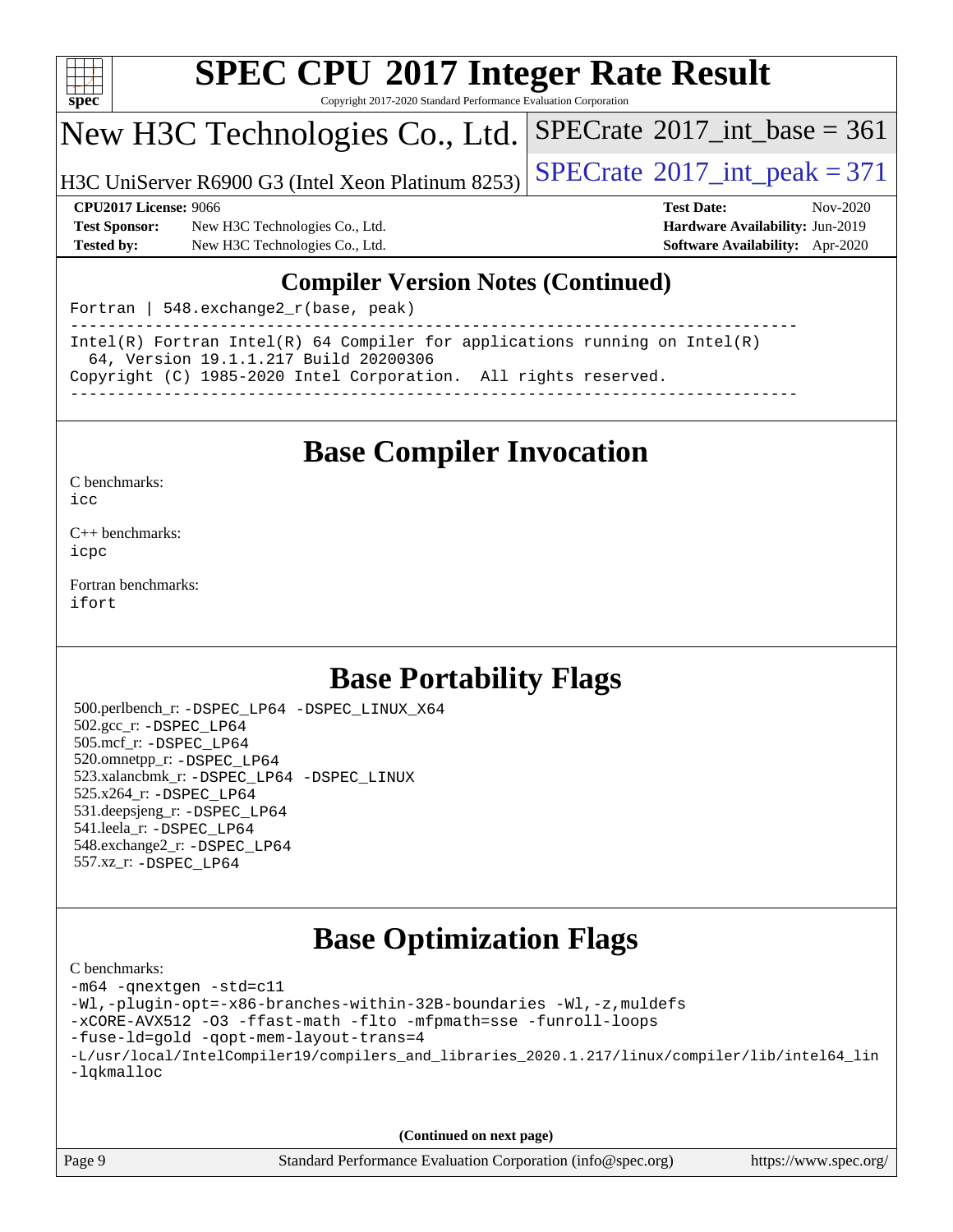

Copyright 2017-2020 Standard Performance Evaluation Corporation

## New H3C Technologies Co., Ltd.

H3C UniServer R6900 G3 (Intel Xeon Platinum 8253)  $\left|$  [SPECrate](http://www.spec.org/auto/cpu2017/Docs/result-fields.html#SPECrate2017intpeak)®[2017\\_int\\_peak = 3](http://www.spec.org/auto/cpu2017/Docs/result-fields.html#SPECrate2017intpeak)71

 $SPECTate$ <sup>®</sup>[2017\\_int\\_base =](http://www.spec.org/auto/cpu2017/Docs/result-fields.html#SPECrate2017intbase) 361

**[Test Sponsor:](http://www.spec.org/auto/cpu2017/Docs/result-fields.html#TestSponsor)** New H3C Technologies Co., Ltd. **[Hardware Availability:](http://www.spec.org/auto/cpu2017/Docs/result-fields.html#HardwareAvailability)** Jun-2019 **[Tested by:](http://www.spec.org/auto/cpu2017/Docs/result-fields.html#Testedby)** New H3C Technologies Co., Ltd. **[Software Availability:](http://www.spec.org/auto/cpu2017/Docs/result-fields.html#SoftwareAvailability)** Apr-2020

**[CPU2017 License:](http://www.spec.org/auto/cpu2017/Docs/result-fields.html#CPU2017License)** 9066 **[Test Date:](http://www.spec.org/auto/cpu2017/Docs/result-fields.html#TestDate)** Nov-2020

# **[Base Optimization Flags \(Continued\)](http://www.spec.org/auto/cpu2017/Docs/result-fields.html#BaseOptimizationFlags)**

#### [C++ benchmarks:](http://www.spec.org/auto/cpu2017/Docs/result-fields.html#CXXbenchmarks)

[-m64](http://www.spec.org/cpu2017/results/res2020q4/cpu2017-20201116-24395.flags.html#user_CXXbase_m64-icc) [-qnextgen](http://www.spec.org/cpu2017/results/res2020q4/cpu2017-20201116-24395.flags.html#user_CXXbase_f-qnextgen) [-Wl,-plugin-opt=-x86-branches-within-32B-boundaries](http://www.spec.org/cpu2017/results/res2020q4/cpu2017-20201116-24395.flags.html#user_CXXbase_f-x86-branches-within-32B-boundaries_0098b4e4317ae60947b7b728078a624952a08ac37a3c797dfb4ffeb399e0c61a9dd0f2f44ce917e9361fb9076ccb15e7824594512dd315205382d84209e912f3) [-Wl,-z,muldefs](http://www.spec.org/cpu2017/results/res2020q4/cpu2017-20201116-24395.flags.html#user_CXXbase_link_force_multiple1_b4cbdb97b34bdee9ceefcfe54f4c8ea74255f0b02a4b23e853cdb0e18eb4525ac79b5a88067c842dd0ee6996c24547a27a4b99331201badda8798ef8a743f577) [-xCORE-AVX512](http://www.spec.org/cpu2017/results/res2020q4/cpu2017-20201116-24395.flags.html#user_CXXbase_f-xCORE-AVX512) [-O3](http://www.spec.org/cpu2017/results/res2020q4/cpu2017-20201116-24395.flags.html#user_CXXbase_f-O3) [-ffast-math](http://www.spec.org/cpu2017/results/res2020q4/cpu2017-20201116-24395.flags.html#user_CXXbase_f-ffast-math) [-flto](http://www.spec.org/cpu2017/results/res2020q4/cpu2017-20201116-24395.flags.html#user_CXXbase_f-flto) [-mfpmath=sse](http://www.spec.org/cpu2017/results/res2020q4/cpu2017-20201116-24395.flags.html#user_CXXbase_f-mfpmath_70eb8fac26bde974f8ab713bc9086c5621c0b8d2f6c86f38af0bd7062540daf19db5f3a066d8c6684be05d84c9b6322eb3b5be6619d967835195b93d6c02afa1) [-funroll-loops](http://www.spec.org/cpu2017/results/res2020q4/cpu2017-20201116-24395.flags.html#user_CXXbase_f-funroll-loops) [-fuse-ld=gold](http://www.spec.org/cpu2017/results/res2020q4/cpu2017-20201116-24395.flags.html#user_CXXbase_f-fuse-ld_920b3586e2b8c6e0748b9c84fa9b744736ba725a32cab14ad8f3d4ad28eecb2f59d1144823d2e17006539a88734fe1fc08fc3035f7676166309105a78aaabc32) [-qopt-mem-layout-trans=4](http://www.spec.org/cpu2017/results/res2020q4/cpu2017-20201116-24395.flags.html#user_CXXbase_f-qopt-mem-layout-trans_fa39e755916c150a61361b7846f310bcdf6f04e385ef281cadf3647acec3f0ae266d1a1d22d972a7087a248fd4e6ca390a3634700869573d231a252c784941a8) [-L/usr/local/IntelCompiler19/compilers\\_and\\_libraries\\_2020.1.217/linux/compiler/lib/intel64\\_lin](http://www.spec.org/cpu2017/results/res2020q4/cpu2017-20201116-24395.flags.html#user_CXXbase_linkpath_2cb6f503891ebf8baee7515f4e7d4ec1217444d1d05903cc0091ac4158de400651d2b2313a9fa414cb8a8f0e16ab029634f5c6db340f400369c190d4db8a54a0) [-lqkmalloc](http://www.spec.org/cpu2017/results/res2020q4/cpu2017-20201116-24395.flags.html#user_CXXbase_qkmalloc_link_lib_79a818439969f771c6bc311cfd333c00fc099dad35c030f5aab9dda831713d2015205805422f83de8875488a2991c0a156aaa600e1f9138f8fc37004abc96dc5)

#### [Fortran benchmarks:](http://www.spec.org/auto/cpu2017/Docs/result-fields.html#Fortranbenchmarks)

[-m64](http://www.spec.org/cpu2017/results/res2020q4/cpu2017-20201116-24395.flags.html#user_FCbase_m64-icc) [-Wl,-plugin-opt=-x86-branches-within-32B-boundaries](http://www.spec.org/cpu2017/results/res2020q4/cpu2017-20201116-24395.flags.html#user_FCbase_f-x86-branches-within-32B-boundaries_0098b4e4317ae60947b7b728078a624952a08ac37a3c797dfb4ffeb399e0c61a9dd0f2f44ce917e9361fb9076ccb15e7824594512dd315205382d84209e912f3) [-Wl,-z,muldefs](http://www.spec.org/cpu2017/results/res2020q4/cpu2017-20201116-24395.flags.html#user_FCbase_link_force_multiple1_b4cbdb97b34bdee9ceefcfe54f4c8ea74255f0b02a4b23e853cdb0e18eb4525ac79b5a88067c842dd0ee6996c24547a27a4b99331201badda8798ef8a743f577) [-xCORE-AVX512](http://www.spec.org/cpu2017/results/res2020q4/cpu2017-20201116-24395.flags.html#user_FCbase_f-xCORE-AVX512) [-O3](http://www.spec.org/cpu2017/results/res2020q4/cpu2017-20201116-24395.flags.html#user_FCbase_f-O3) [-ipo](http://www.spec.org/cpu2017/results/res2020q4/cpu2017-20201116-24395.flags.html#user_FCbase_f-ipo) [-no-prec-div](http://www.spec.org/cpu2017/results/res2020q4/cpu2017-20201116-24395.flags.html#user_FCbase_f-no-prec-div) [-qopt-mem-layout-trans=4](http://www.spec.org/cpu2017/results/res2020q4/cpu2017-20201116-24395.flags.html#user_FCbase_f-qopt-mem-layout-trans_fa39e755916c150a61361b7846f310bcdf6f04e385ef281cadf3647acec3f0ae266d1a1d22d972a7087a248fd4e6ca390a3634700869573d231a252c784941a8) [-nostandard-realloc-lhs](http://www.spec.org/cpu2017/results/res2020q4/cpu2017-20201116-24395.flags.html#user_FCbase_f_2003_std_realloc_82b4557e90729c0f113870c07e44d33d6f5a304b4f63d4c15d2d0f1fab99f5daaed73bdb9275d9ae411527f28b936061aa8b9c8f2d63842963b95c9dd6426b8a) [-align array32byte](http://www.spec.org/cpu2017/results/res2020q4/cpu2017-20201116-24395.flags.html#user_FCbase_align_array32byte_b982fe038af199962ba9a80c053b8342c548c85b40b8e86eb3cc33dee0d7986a4af373ac2d51c3f7cf710a18d62fdce2948f201cd044323541f22fc0fffc51b6) [-auto](http://www.spec.org/cpu2017/results/res2020q4/cpu2017-20201116-24395.flags.html#user_FCbase_f-auto) [-mbranches-within-32B-boundaries](http://www.spec.org/cpu2017/results/res2020q4/cpu2017-20201116-24395.flags.html#user_FCbase_f-mbranches-within-32B-boundaries) [-L/usr/local/IntelCompiler19/compilers\\_and\\_libraries\\_2020.1.217/linux/compiler/lib/intel64\\_lin](http://www.spec.org/cpu2017/results/res2020q4/cpu2017-20201116-24395.flags.html#user_FCbase_linkpath_2cb6f503891ebf8baee7515f4e7d4ec1217444d1d05903cc0091ac4158de400651d2b2313a9fa414cb8a8f0e16ab029634f5c6db340f400369c190d4db8a54a0) [-lqkmalloc](http://www.spec.org/cpu2017/results/res2020q4/cpu2017-20201116-24395.flags.html#user_FCbase_qkmalloc_link_lib_79a818439969f771c6bc311cfd333c00fc099dad35c030f5aab9dda831713d2015205805422f83de8875488a2991c0a156aaa600e1f9138f8fc37004abc96dc5)

## **[Peak Compiler Invocation](http://www.spec.org/auto/cpu2017/Docs/result-fields.html#PeakCompilerInvocation)**

[C benchmarks](http://www.spec.org/auto/cpu2017/Docs/result-fields.html#Cbenchmarks): [icc](http://www.spec.org/cpu2017/results/res2020q4/cpu2017-20201116-24395.flags.html#user_CCpeak_intel_icc_66fc1ee009f7361af1fbd72ca7dcefbb700085f36577c54f309893dd4ec40d12360134090235512931783d35fd58c0460139e722d5067c5574d8eaf2b3e37e92)

[C++ benchmarks:](http://www.spec.org/auto/cpu2017/Docs/result-fields.html#CXXbenchmarks) [icpc](http://www.spec.org/cpu2017/results/res2020q4/cpu2017-20201116-24395.flags.html#user_CXXpeak_intel_icpc_c510b6838c7f56d33e37e94d029a35b4a7bccf4766a728ee175e80a419847e808290a9b78be685c44ab727ea267ec2f070ec5dc83b407c0218cded6866a35d07)

[Fortran benchmarks](http://www.spec.org/auto/cpu2017/Docs/result-fields.html#Fortranbenchmarks): [ifort](http://www.spec.org/cpu2017/results/res2020q4/cpu2017-20201116-24395.flags.html#user_FCpeak_intel_ifort_8111460550e3ca792625aed983ce982f94888b8b503583aa7ba2b8303487b4d8a21a13e7191a45c5fd58ff318f48f9492884d4413fa793fd88dd292cad7027ca)

## **[Peak Portability Flags](http://www.spec.org/auto/cpu2017/Docs/result-fields.html#PeakPortabilityFlags)**

 500.perlbench\_r: [-DSPEC\\_LP64](http://www.spec.org/cpu2017/results/res2020q4/cpu2017-20201116-24395.flags.html#b500.perlbench_r_peakPORTABILITY_DSPEC_LP64) [-DSPEC\\_LINUX\\_X64](http://www.spec.org/cpu2017/results/res2020q4/cpu2017-20201116-24395.flags.html#b500.perlbench_r_peakCPORTABILITY_DSPEC_LINUX_X64) 502.gcc\_r: [-D\\_FILE\\_OFFSET\\_BITS=64](http://www.spec.org/cpu2017/results/res2020q4/cpu2017-20201116-24395.flags.html#user_peakPORTABILITY502_gcc_r_file_offset_bits_64_5ae949a99b284ddf4e95728d47cb0843d81b2eb0e18bdfe74bbf0f61d0b064f4bda2f10ea5eb90e1dcab0e84dbc592acfc5018bc955c18609f94ddb8d550002c) 505.mcf\_r: [-DSPEC\\_LP64](http://www.spec.org/cpu2017/results/res2020q4/cpu2017-20201116-24395.flags.html#suite_peakPORTABILITY505_mcf_r_DSPEC_LP64) 520.omnetpp\_r: [-DSPEC\\_LP64](http://www.spec.org/cpu2017/results/res2020q4/cpu2017-20201116-24395.flags.html#suite_peakPORTABILITY520_omnetpp_r_DSPEC_LP64) 523.xalancbmk\_r: [-DSPEC\\_LP64](http://www.spec.org/cpu2017/results/res2020q4/cpu2017-20201116-24395.flags.html#suite_peakPORTABILITY523_xalancbmk_r_DSPEC_LP64) [-DSPEC\\_LINUX](http://www.spec.org/cpu2017/results/res2020q4/cpu2017-20201116-24395.flags.html#b523.xalancbmk_r_peakCXXPORTABILITY_DSPEC_LINUX) 525.x264\_r: [-DSPEC\\_LP64](http://www.spec.org/cpu2017/results/res2020q4/cpu2017-20201116-24395.flags.html#suite_peakPORTABILITY525_x264_r_DSPEC_LP64) 531.deepsjeng\_r: [-DSPEC\\_LP64](http://www.spec.org/cpu2017/results/res2020q4/cpu2017-20201116-24395.flags.html#suite_peakPORTABILITY531_deepsjeng_r_DSPEC_LP64) 541.leela\_r: [-DSPEC\\_LP64](http://www.spec.org/cpu2017/results/res2020q4/cpu2017-20201116-24395.flags.html#suite_peakPORTABILITY541_leela_r_DSPEC_LP64) 548.exchange2\_r: [-DSPEC\\_LP64](http://www.spec.org/cpu2017/results/res2020q4/cpu2017-20201116-24395.flags.html#suite_peakPORTABILITY548_exchange2_r_DSPEC_LP64) 557.xz\_r: [-DSPEC\\_LP64](http://www.spec.org/cpu2017/results/res2020q4/cpu2017-20201116-24395.flags.html#suite_peakPORTABILITY557_xz_r_DSPEC_LP64)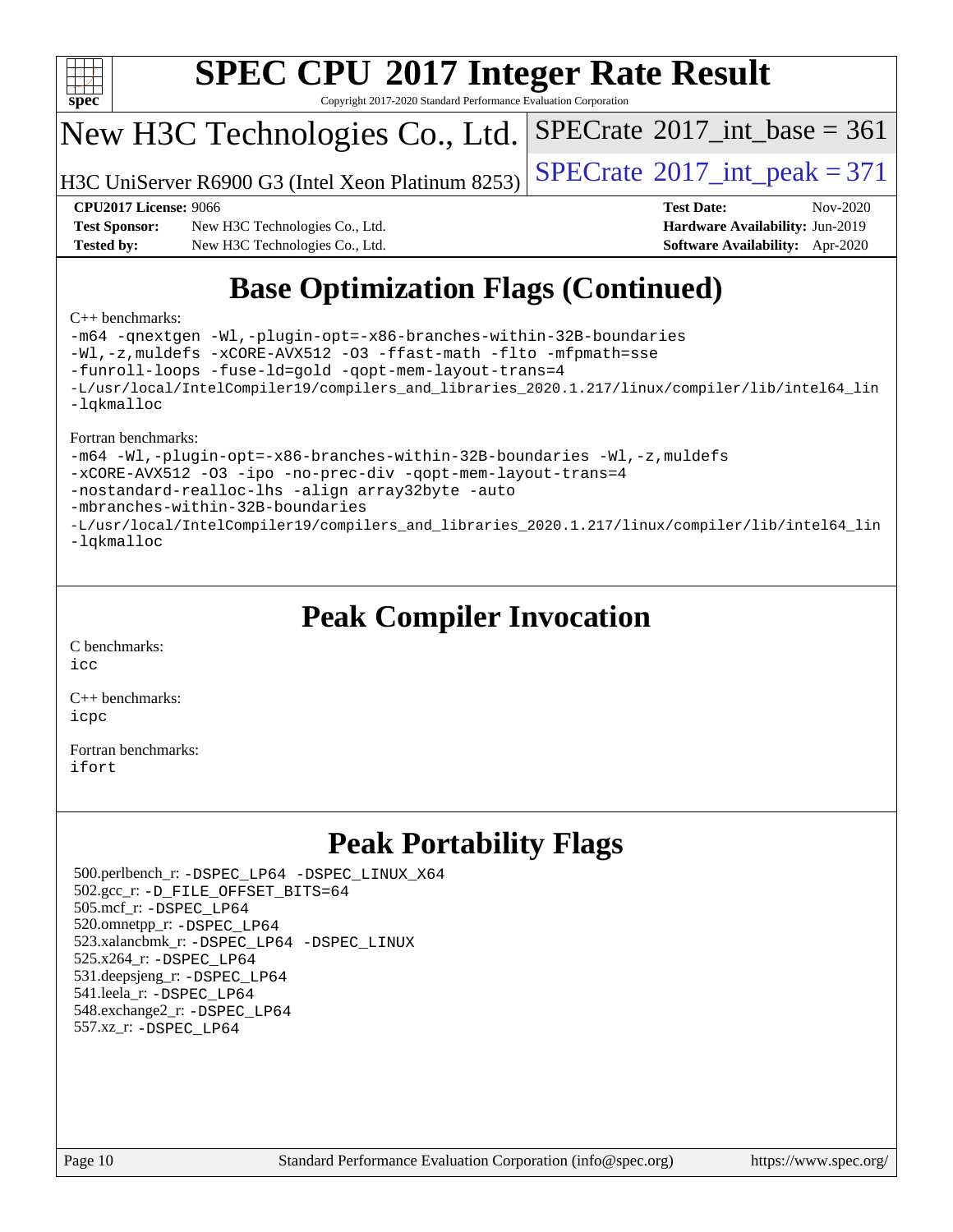